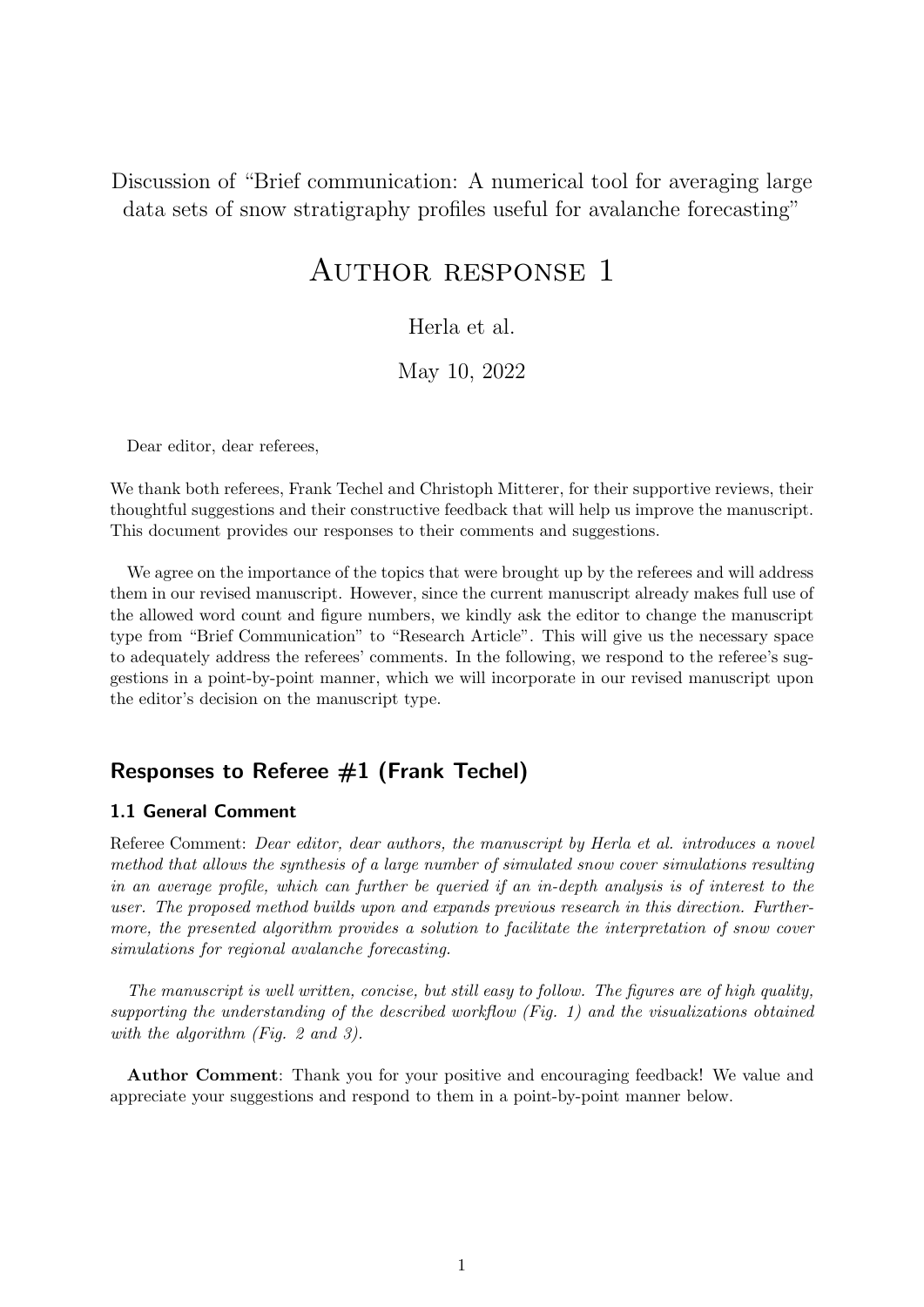## 1.2 Elaborate on testing of algorithm

Referee Comment: On l. 104, the authors state that their testing has shown that the rules applied for initiating the algorithm consistently produced reasonable results. While the described rules (l87-95) do indeed sound plausible, no further detail regarding the testing is provided. - Please elaborate on this testing. For instance, provide a reference if the tests you have made are described elsewhere. What do you mean when you say that "reasonable" average snow profiles are produced? Does reasonable mean that you compared these profiles with observations or is this based on feedback from avalanche forecasters?

Author Response: We tested the algorithm both quantitatively and qualitatively. First, we performed a quantitative comparison of aggregated profiles that were computed with three different approaches:

- 1. the medoid profile, which identifies the one profile from the profile set that represents the group the best [\(Herla et al. 2021\)](#page-11-0). While this medoid approach is computationally very expensive and inefficient, it has been shown to perform equally well or better than other more sophisticated and efficient sequence aggregation methods [\(Paparrizos and Gravano](#page-12-0) [2015\)](#page-12-0). Besides the algorithm presented in this manuscript, the medoid approach is the only aggregation method that has been applied to snow stratigraphy.
- 2. the average profile, computed as in Sect. 2 and 3.1 of this manuscript (default algorithm).
- 3. the average profile, computed as in Sect. 3.2 of this manuscript (timeseries algorithm).

We performed this quantitative comparison of methods for every 7th day of the season. While the averaging calculations took less than 30 minutes, the medoid calculations for the 32 days took 28 hours. Despite this immense difference in computational demand, both averaging approaches yielded very similar root mean squared errors (RMSE) compared to the medoid approach (Fig. [1\)](#page-2-0). This suggests that—in the presented experiment—the performance of the aggregation is more influenced by the specifics of the profile set than the peculiarities of the aggregation algorithm. Given the other disadvantages of the medoid approach (ll. 31–37) and the considerable advantage of the averaging algorithm in making underlying distributions of the profile set accessible (ll. 116–118), the averaging algorithm becomes the obvious winner of the direct comparison.

Besides that quantitative comparison experiment with another profile aggregation method, we qualitatively assessed the value of the algorithm both in an academic context as well in an operational context. Two subsequent and currently ongoing research projects use the algorithm as data exploration tool. First, a large-scale validation study uses the algorithm (timeseries implementation) to provide context to detailed comparisons between human assessment data and snowpack simulations. In that context, the algorithm yielded meaningful results for multiple seasons and different elevation bands (i.e., captured most prevalent weak layers, median quantities like snow height, new snow amounts, etc, and did not yield any obvious erroneous artifacts). While these observations are qualitative for now, that project will generate more quantitative estimates of the capability of the algorithm to capture the predominant weak layers of the underlying profiles. Second, an ongoing clustering project aims to combine clustering methods with the averaging algorithm. In that context the algorithm (default implementation) is used extensively to summarize the conditions of profile clusters and produces aggregations that satisfy our demands for presenting the general snowpack structure on a high level as well as capturing the presence/absence of slab and weak layers. Finally, the algorithm (default implementation) has been used in an operational product at Avalanche Canada during the 2021/22 season to summarize profiles from predefined zones. In that application, the average profile helped forecasters to get a familiar overview of the general snowpack structure in that zone before consulting the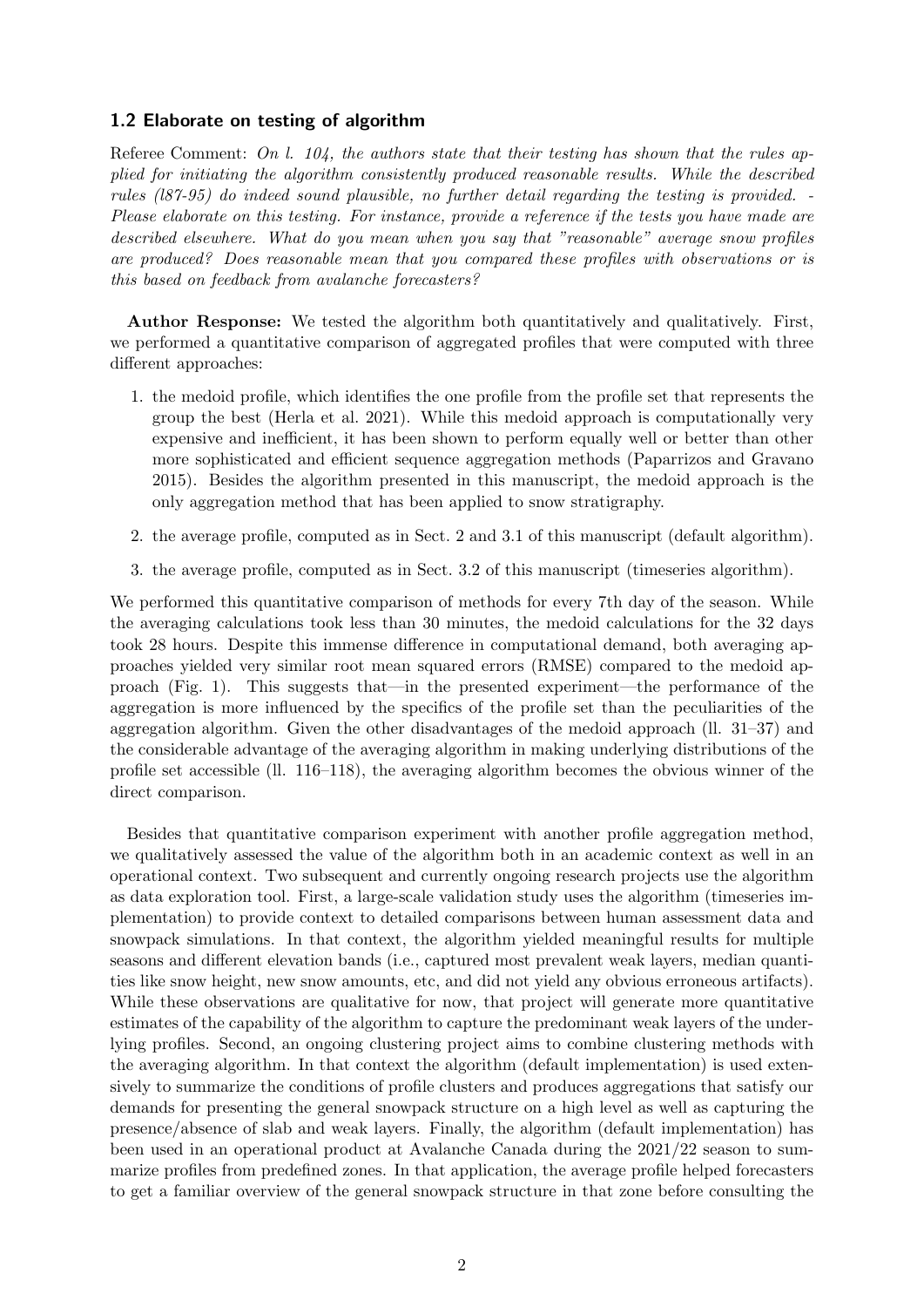

<span id="page-2-0"></span>Figure 1: Distributions of the root mean squared error (RMSE) of the three different snow profile aggregation methods for 32 days of the season. In this experiment, the RMSE can range within [0, 1] with better values at the lower end of the scale.

grain type sequences of individual grid points (Simon Horton, personal communication, 2022).

We will elaborate on the testing of the algorithm in our revised manuscript and include the comparison of the averaging algorithm and the medoid approach.

## 1.3 Capabilities of the algorithm during wet snow conditions and melting

Referee Comment: Section 3.2 and Figure 3 show an example of an average snow profile over the course of a season. This example is helpful as it nicely illustrates the potential of the presented algorithm for the analysis of snow-cover simulations at a regional scale. However, from the perspective of a potential user of this algorithm, it would be useful if you could address the following two points: (1) In this example, the early part of the season is presented, but the melting season is missing. This makes me wonder whether the algorithm works equally well in spring when the snowpack height and the number of simulated layers decrease with increasing wetting. As the first wetting of the snowpack is highly relevant for forecasting wet-snow avalanches, snowpack characteristics like the advance of the wetting front are very important pieces of information (e.g. Wever et al., 2018). - I suggest expanding the average profile shown in Figure 3 well into spring; or, in case the algorithm is less reliable during the melting period, to mention this limitation.

Author Response: Thank you very much for bringing this up!

The algorithm can indeed be used for melt season conditions equivalently as shown for midseason conditions. Since our operational data archives for the meteorological forcing end in April each year, it is impossible for us to simulate the snowpack until it is fully melted out. However, we extracted a set of grid points from lower elevations to demonstrate the melt season capabilities of the algorithm. All of the newly selected 46 grid points (from below treeline) become isothermal before the end of April (Fig. [2d](#page-4-0)–f show the individual grid points at March 23, March 25, and April 20, respectively). Similarly to the performance of the algorithm with mid-season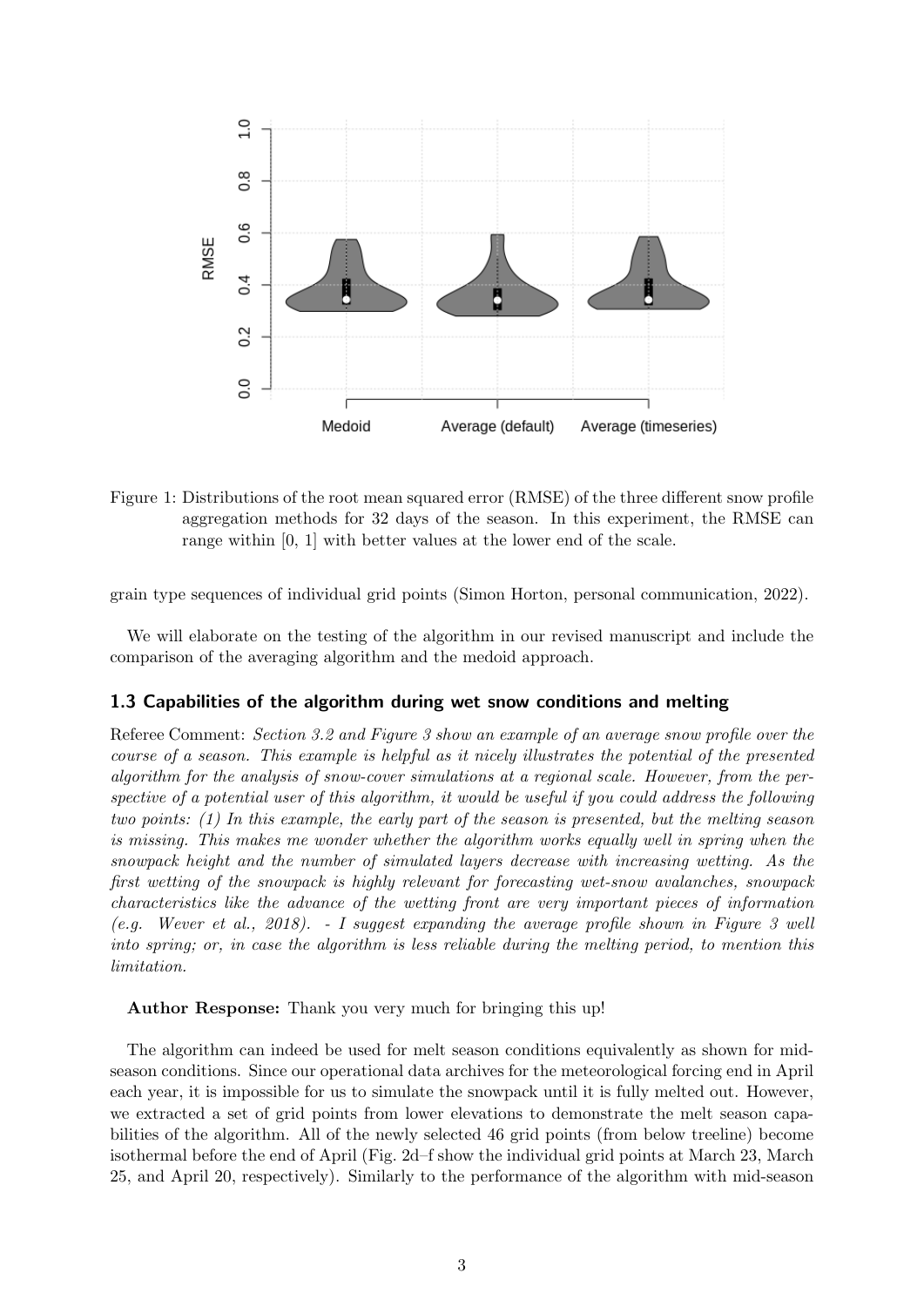profiles, the average time series precisely follows the median snow height also during melting of the snowpack (Fig. [2c](#page-4-0)). Furthermore, it also allows for monitoring the wetting of the snowpack, as it continues to follow the median depths of layers (such as the wetting front) (Fig. [2c](#page-4-0)). In our example, all grid points were entirely sub-freezing before March 23, when warmer air masses (Fig. [2a](#page-4-0)), cloud cover, and small amounts of liquid precipitation (Fig. [2b](#page-4-0)) led to the first wetting of the snow surface (Fig. [2c](#page-4-0), e). In the consecutive month, the median depth of the wetting front remained constant at roughly 30 cm. A slightly more pronounced rain event on April 19 led to most grid points being entirely isothermal (with a frozen surface crust) (Fig. [2c](#page-4-0), f).

We emphasize that our algorithm purely aggregates the information from the underlying grid points. We do not draw any conclusions about the performance of the individual grid points on accurately capturing snow conditions during wetting of the snowpack.

We will demonstrate the algorithm's capabilities of supporting forecasting for wet snow conditions in our revised manuscript.

#### 1.4 Include summary of observed weak layers

Referee Comment: (2) I personally would have greatly appreciated if this example would have been supported with the (observed) weak layer summary in the region. From what I remember, the main author presented such a comparison at a conference last year (Herla et al., 2021), showing that the average profile captures most of the weak layers tracked by the field observers. While not a full validation, this would help the reader to understand that the average snow profile, synthesizing snowpack simulations driven with an NWP model, captures the most important snowpack features in the region.

Author Response: We agree with the referee that a brief summary of the observed weak layers in the region will make the presented example more tangible for readers. We will include it in our revised manuscript by highlighting observed weak layers in Fig. 3 of the original manuscript.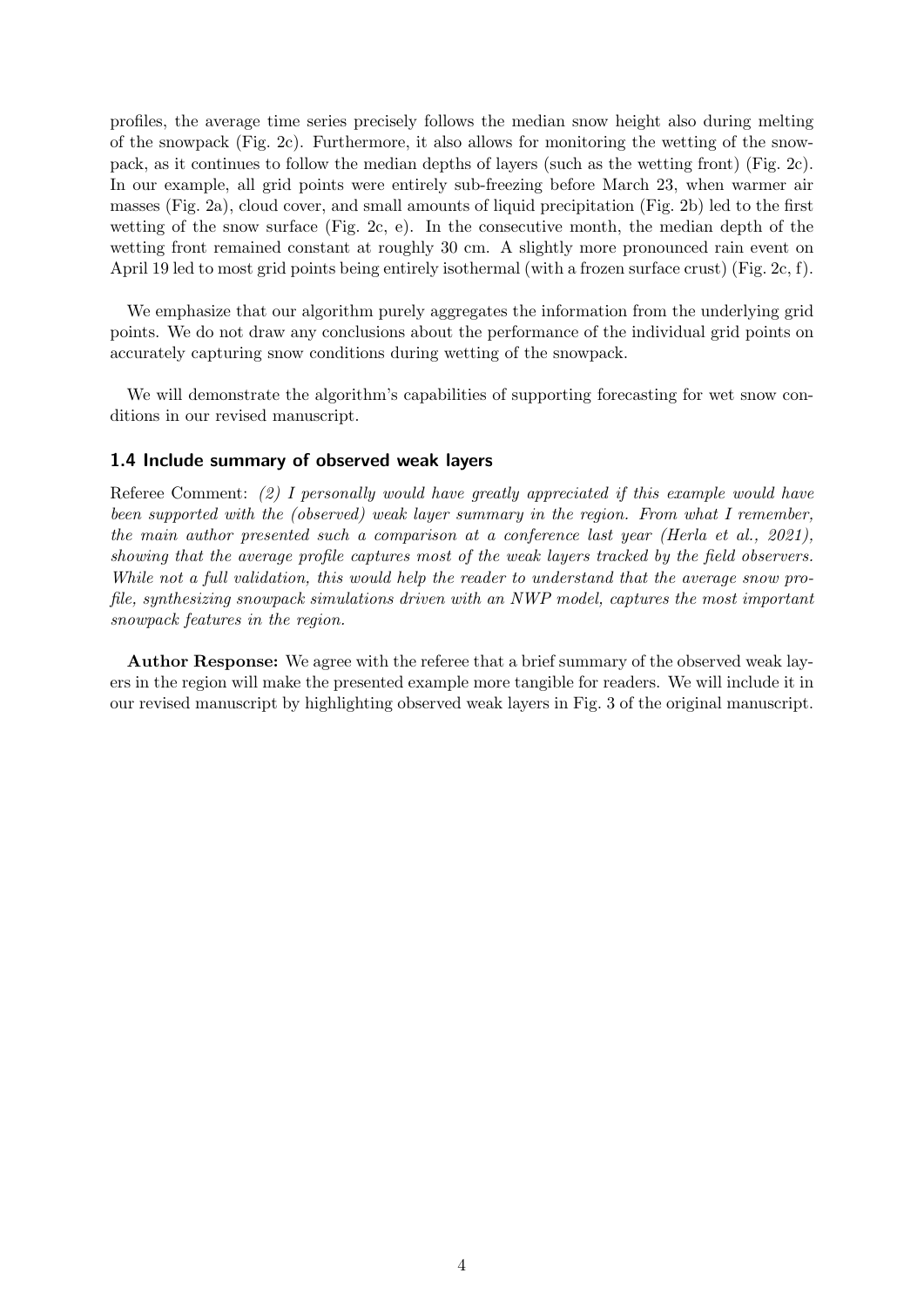

<span id="page-4-0"></span>Figure 2: Applying the averaging algorithm to wet snow conditions in spring. (a) Daily maximum and minimum air temperatures (median  $\langle \ldots \rangle$ , and 5–95 percentile envelopes  $\langle ... \rangle$  {5–95}, as well as times when the median snow surface temperature reached zero degrees  $(<$ TSS $> == 0$ ). (b) Rain sums (median and 95 percentile). (c) Time series of the average profile with the median snow height <HS> and the median depth of MF grains  $(<\angle$ MF $>$ ); the dashed lines represent times for which all individual grid points are shown in (d–f).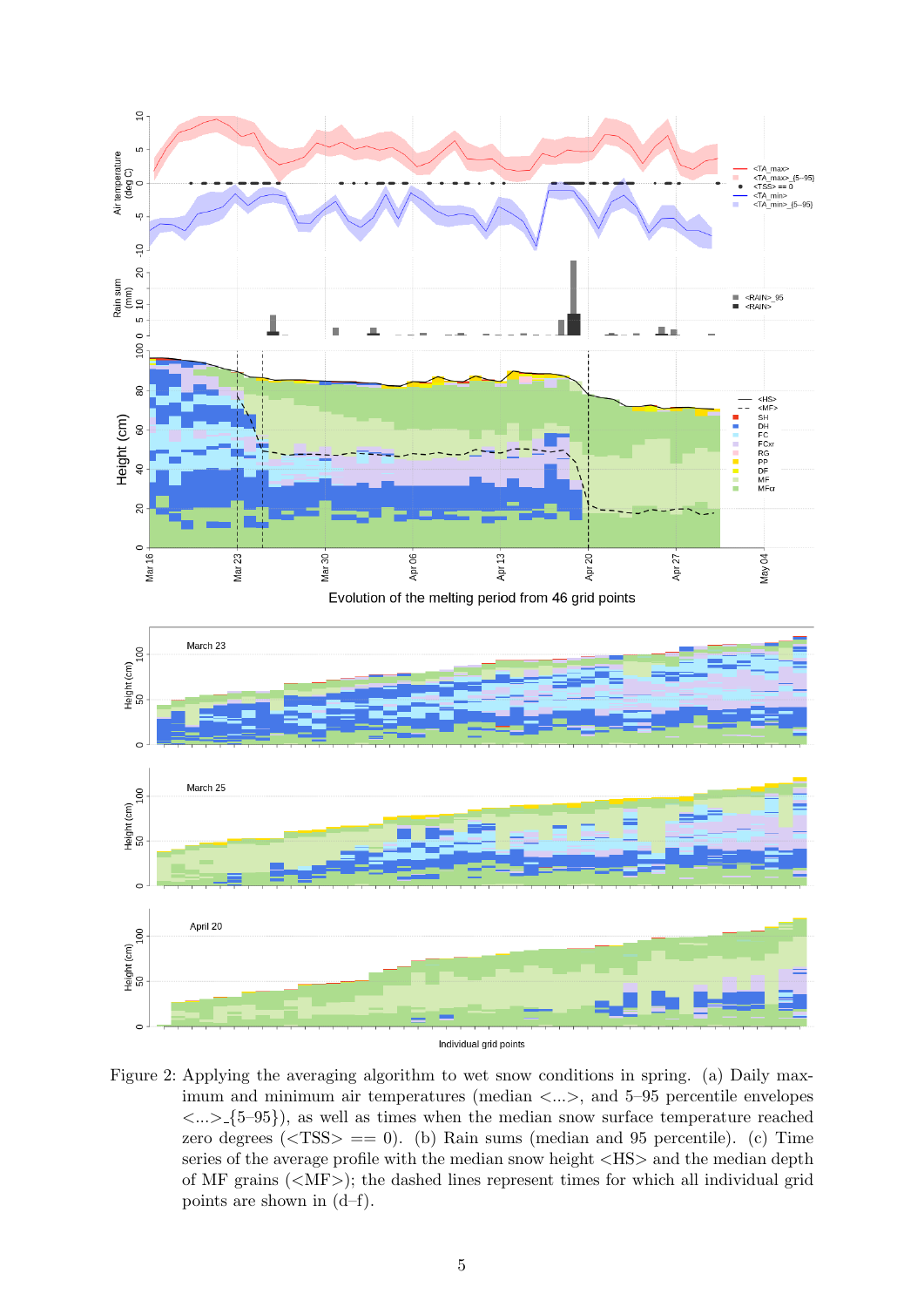# Responses to Referee #2 (Christoph Mitterer)

# 2.1 General Comment

Referee Comment: Dear editor, dear authors, the presented brief communication by Florian Herla and collegues describes the use of a specific averaging technique, the Dynamic Time Warping Barycenter Averaging (DBA) in the field of Dynamic Time Warping (DTW) with pure focus on analysing modelled snow stratigraphy. While the appraoch and methods are not novel, it is the first time that these set of methods was applied to modelled snow stratigraphy and to the field of avalanche forecasting. Large parts of the devleopped DTW method for modelled snow stratigraphy were presented in an earlier manuscript by Herla et al (2021). The focus and added value on the presented manuscript compared to the already published content by Herla et al (2021) is on  $(1)$  the newly added averaging technique DBA (section 2),  $(2)$  some added features on the layer matching appraoch (lines 73-79) and (3) two newly presented sets of figures (Fig. 2 and 3) for better communicating the obtained results.

The text is well written and most of the prestented Figures are clear, easy to understand and enjoyable. Sometimes explanations are a bit to short and due to the nature of a brief communication explanations are sometimes not easy to grasp for an uniformed reader. In addiation, I would suggest improving Figure 1.

Even though parts of the content were already described in Herla et al (2021), I like the idea of this brief communication since the authors focus more on the quality of the results while within the other publication the architecture of the algorithm covered most parts of the reading. Nevertheless, I would expect a little more quantitative presentation on some of the descriptions, which leads me to my four general comments that may improve the quality of the manuscript: [continued below]

Author Comment: Thank you for your encouraging review and your thoughts on improving the manuscript, we much appreciate it. Upon changing of the manuscript type, we will be able to elaborate on some explanations in slightly more detail and context. Thank you for bringing this up!

## 2.2 Improve Figure 1

Referee Comment: As stated, Figure 1 is a bit confusing and hard to understand. Could you maybe use less profiles in between and describe the workflow a bit more in detail within the graph. In addition, add some more description within the caption.

Author Response: Yes, we will remove some profiles to make the figure less overwhelming, and we will describe the workflow within the caption.

#### 2.3 Elaborate on influence of initial conditions

Referee Comment: You state that for the DBA it is essential to start the interation by choosing initial condition profiles strategically (line 89). How influential is that condition of the initial profile? Or with other words, if I miss to chose my starting position carefully, does the algorithm support me and is able to find weak layers that I just missed when picking the starting conditions. Can you quantify that by adding some noise to your initial profile?

Author Response: The initial condition profile can indeed have substantial influence in the resulting average profile. It is well possible that a weak layer that exists in the majority of profiles but not in the initial condition profile is not captured in the final result. It is therefore crucial to select the initial condition profile with care, and to re-run the algorithm for several different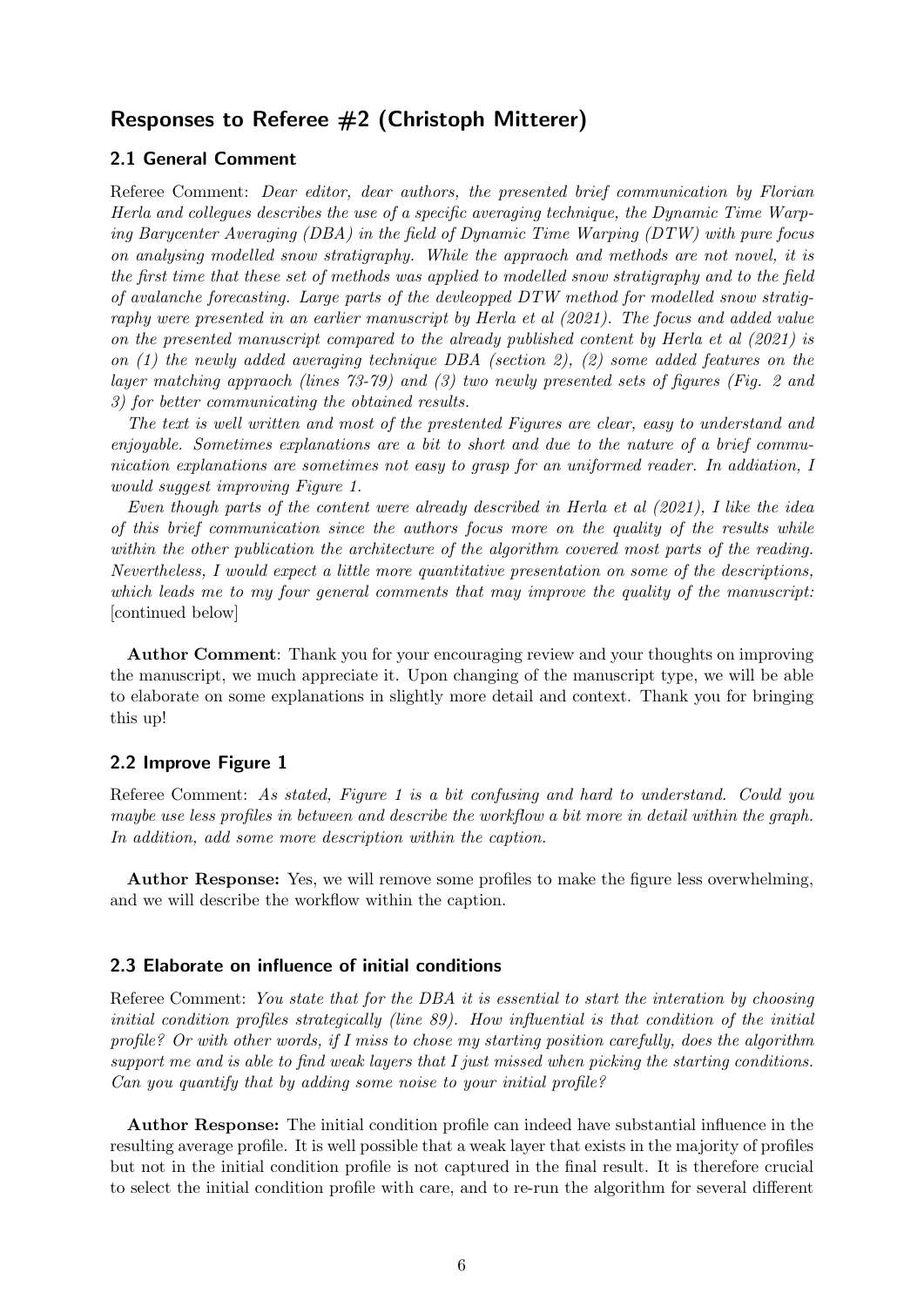initial conditions (l. 104). If a prevalent weak layer is not included in the initial condition profile, the odds that this layer will be present in the final average profile depend on (with increasing influence)

- the distribution of this layer in the profile set: The more profiles contain this layer, the more likely it is that it will be present in the final result, because more opportunities exist that this layer will be aligned onto the same reference layer.
- the thickness of this layer: The thicker the layer, the more likely it is that it will be present in the final result, because of the same reason as above. Note that this factor is often invariant, because many weak layers are thin.
- the location of this layer in the profiles: The more particular or specific the adjacent layers of the weak layer, the more likely it is that it will be in the final result. The underlying snow profile alignment algorithm [\(Herla et al. 2021\)](#page-11-0) that the averaging algorithm builds upon optimizes not only the matching of individual layers, but the matching of entire layer sequences. Particular layer sequences adjacent to individual weak layers can therefore be thought of as anchor points during layer matching that tremendously increase the odds that the entire neighborhood of layers will be matched correctly and thus included in the average profile.

So, the main factors that influence whether a thin weak layer is included in the average profile are (i) distribution of the layer, (ii) the specificity of neighboring layer sequences, and (iii) the initial condition profile. While the first two factors are attributes of the data set, the initial condition is the only factor that can be tuned.

For example, assume a weak layer exists in 40 % of grid points within a thick sequence of unspecific bulk layers. If the occurrence frequency threshold to include that weak layer in the average profile (ll. 83–84) is set to 30  $\%$  and the initial condition profile does not contain that layer, then the odds that this layer will be present in the average profile tend to zero, because all four important factors are adverse: the layer only exists in a few more profiles than the minimum threshold, it is very thin, the bulk layer sequences around the weak layer are not specific but can be found in many other locations of the profiles as well, and the initial conditions do not contain the layer. However, either if

- that particular layer is present in the initial condition profile, or
- that particular layer is located next to a particular snowpack feature, for example a crust that is present in most grid points,

then the odds that this layer is present in the final result are a lot higher. Figure [3](#page-8-0) visualizes the example and illustrates these statements: A scarcely distributed surface hoar layer can be found roughly 20 cm below the new snow within the bulk layers (Fig. [3a](#page-8-0)—layer emphasized by slightly more salient color). Five out of six initial condition profiles that do contain that layer (Fig. [3b](#page-8-0)) lead to average profiles that also contain that layer (Fig. [3c](#page-8-0)). By contrast, using an initial condition profile that misses that layer (Fig. [3d](#page-8-0)) results in an average profile that also does not contain that layer (Fig. [3e](#page-8-0)). If, however, the grain type sequence around the surface hoar layer were more particular—we model that by artificially ingesting a crust layer below the surface hoar layer, or where non-existent somewhere within the bulk layers (Fig. [3f](#page-8-0))—the resulting average profile does contain both crust and surface hoar layer (Fig. [3g](#page-8-0)), although both were not present in the initial condition profile (Fig. [3d](#page-8-0)).

We emphasize that our algorithm per default picks (multiple) suitable initial conditions by itself, so accidentally picking only unsuitable starting conditions is highly unlikely. As stated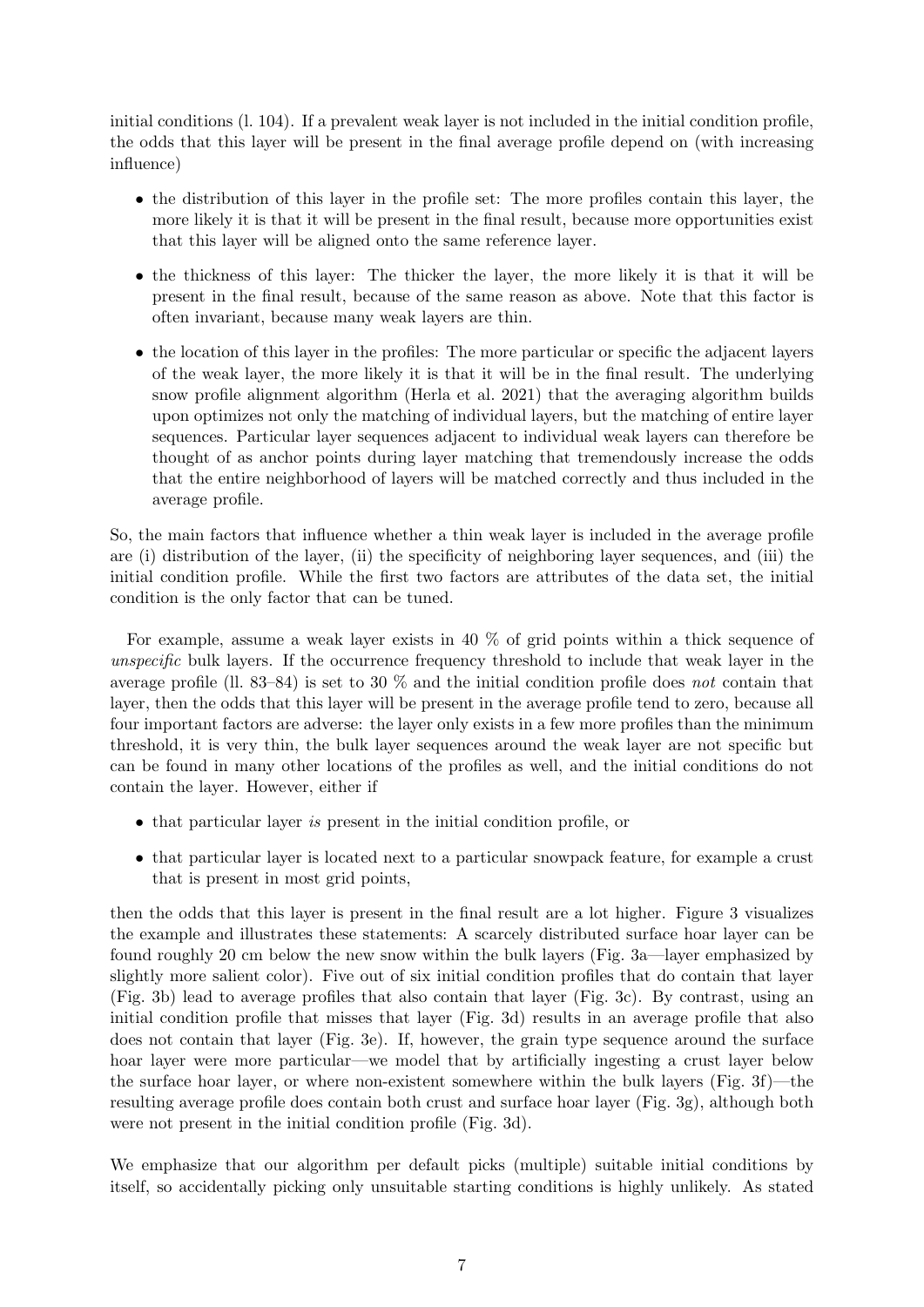in the manuscript, it searches for appropriate profiles within the interquartile range of snow height (Fig. [3a](#page-8-0)), and selects profiles with an above number of weak layers in as many depth ranges as possible (l. 90). That means, it organizes the profiles into several tiers by number of occupied depth  $\text{ranges}^1$  $\text{ranges}^1$  and by total number of weak layers. Tier 1 contains all profiles with the maximum number of occupied depth ranges and the maximum total number of weak layers. Tier 2 contains the remaining profiles with the maximum number of occupied depth ranges and an above-average number of weak layers. Tier 3 contains all remaining profiles with the sub-maximum number of occupied depth ranges and an above average number of weak layers. Depending on how many initial conditions are requested by the user the algorithm picks profiles from the three tiers. While the algorithm can pick the appropriate starting conditions by itself, the user can modify how the algorithm should search for weak layers by labeling layers of interest (ll. 75-79). In other words, structural considerations (such as grain type, grain size, etc) can be combined with a number of popular stability indices given that they are available in the profiles. Currently implemented are threshold sums TSA or RTA [\(Schweizer and Jamieson 2007;](#page-12-1) [Monti](#page-12-2) [and Schweizer 2013\)](#page-12-2), SK38 [\(Monti et al. 2016\)](#page-12-3), critical crack length [\(Richter et al. 2019\)](#page-12-4), and p unstable [\(Mayer et al. 2022\)](#page-11-1).

We will include in the revised manuscript

- a more detailed description of how initial conditions are picked by the algorithm and explain users' options for customization,
- a more detailed description of the factors influencing the resulting average profile and emphasize the role of the initial condition.

<span id="page-7-0"></span><sup>&</sup>lt;sup>1</sup>The depth ranges are per default set to  $(0, 30)$ ,  $(30, 80)$ ,  $(80, 150)$ ,  $(150, Inf)$  (cm), but can be modified by the user.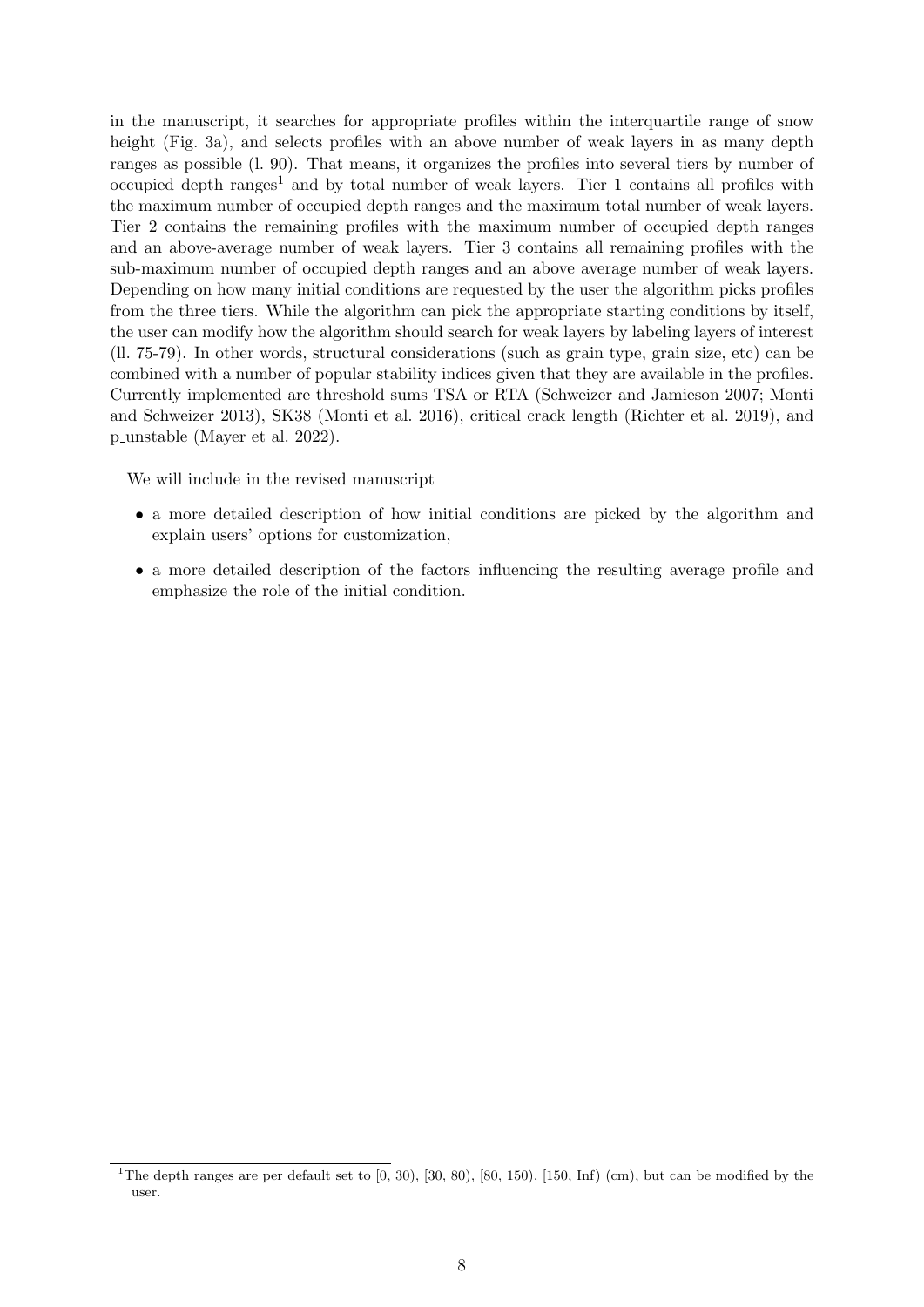<span id="page-8-0"></span>

Figure 3: An experiment demonstrating the influence of the initial conditions. (a) the grain type sequences of the original grid points with the interquartile range (IQR) of snow height highlighted; <sup>a</sup> scarcely distributed weak layer that is located roughly <sup>20</sup> cm below the new snow within the bulk layers is slightly emphasized by more salient color. (b) the grid points chosen by the algorithm as most appropriate initialcondition profiles (IC, tier 1). (c) the average profiles (AVG) resulting from the tier <sup>1</sup> starting positions in (b). (d) <sup>a</sup> less suitable starting position that misses the weak layer within the bulk layers. (e) the average profile resulting from the suboptimal starting position in (d),which also misses the particular weak layer. (f) the modified profiles from (a) with an artificially inserted crust in the bulk layers (again emphasized by color). (g) the average profile resulting from the suboptimal starting position in (d) when applied to the modified set ofprofiles in (f); it does contain both the crust and the weak layer above. See text for more detailed explanation.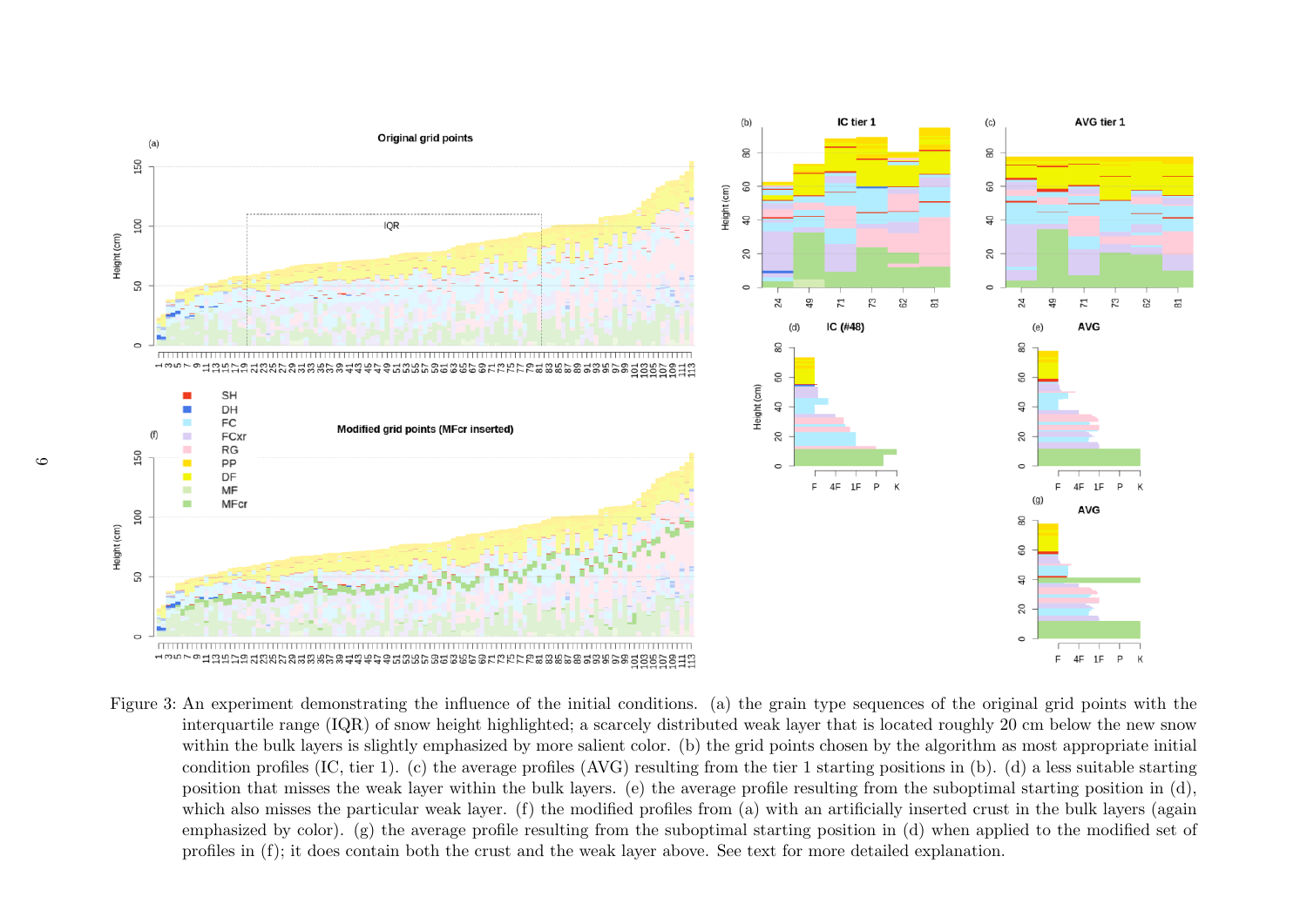## 2.4 Elaborate on testing of algorithm

Referee Comment: Related to that are your statements on the testing. I would like to see some more quantitative results and more in-depth description on how you did that. Reading phrases like (...)consistently produce reasonable average snow profiles suitable for avalanche forecasting. (Line 105), are with low support and not helpful for the interested reader or an avalanche forecaster that wants to apply your findings. In addition, I would be curious what you think is suitable for avalanche forecasting and what is not ;-).

Author Response: This has been answered in detail in Author Comment 1.2.

## 2.5 Include better stability index

Referee Comment: I like Fig. 2 very much. It will be very helpful in daily routines of avalanche forecasting centers. However, I have some issues with how the content of Fig. 2b was produced. You basically applied the approach by Schweizer and Jamieson (2007) which turned out to be inpropriate or at least less helpful when applied to simulated snow cover data (Monti and Schweizer, 2013). Main reason for that is the fact that the thresholds by Schweizer and Jamieson (2007) were obtained with statistics based on observed snow stratigraphy parameters which may differ compared to simulated ones (especially grain size). That's why Monti and Schweizer (2013) introduced the relative threshold sum appraoch and I would love to see if there are particular differences for the presented example. In fact, I would expect, e.g. the facets below the thick layer of RGs (I assume this to be the slab) to give more indication towards instability. This in turn would give you the option to included FCs as weak layers as well. At the moment the representation of Fig. 2b is heavily driven by grain size only, since the used underlaying snow cover model classifies the weak layer DH and SH mainly based on their size.

Author Response: It is very encouraging to hear that you think our approach of making underlying distributions in the data set accessible will be helpful for operational avalanche forecasting. With regards to the threshold sum approach (TSA) by [Schweizer and Jamieson](#page-12-1) [\(2007\)](#page-12-1), we agree with you in that it is not a state-of-the-art stability index for simulated profiles. It is, however, a conceptually straightforward approach that is very tangible to many practitioners due to its application in the field. Since our figure aims at presenting the general capabilities of our algorithm, we believe it is most valuable to keep the complexity of the presented stability assessment low at this point in the paper. To address your suggestion of comparing the presented TSA approach to more sophisticated stability indices, we will follow up our general overview figure with Fig. [4.](#page-10-0) This new figure will highlight very strongly that our approach of making underlying distributions of the data set accessible is not confined to a single and particular property, but can be applied to any available variable in the user's data set. Furthermore, it will visualize that our averaging approach creates an opportunity for systematically comparing stability indices on a large-scale (i.e., for many profiles instead of few select ones) and for designing sensitivity studies that assess impacts on the layer level.

Since the recent development by [Mayer et al.](#page-11-1) [\(2022\)](#page-11-1) tremendously improves upon the temporal resolution of previously existing stability indices for simulated profiles, we will also visualize the proportion of grid points that promote poor layer stability in the time series of the average profile (Fig. [5\)](#page-10-1). This visualization takes the concept from Fig. [4f](#page-10-0) to a temporal context and makes it effortless for users to understand temporal trends in the layerwise stability predictions of many profiles.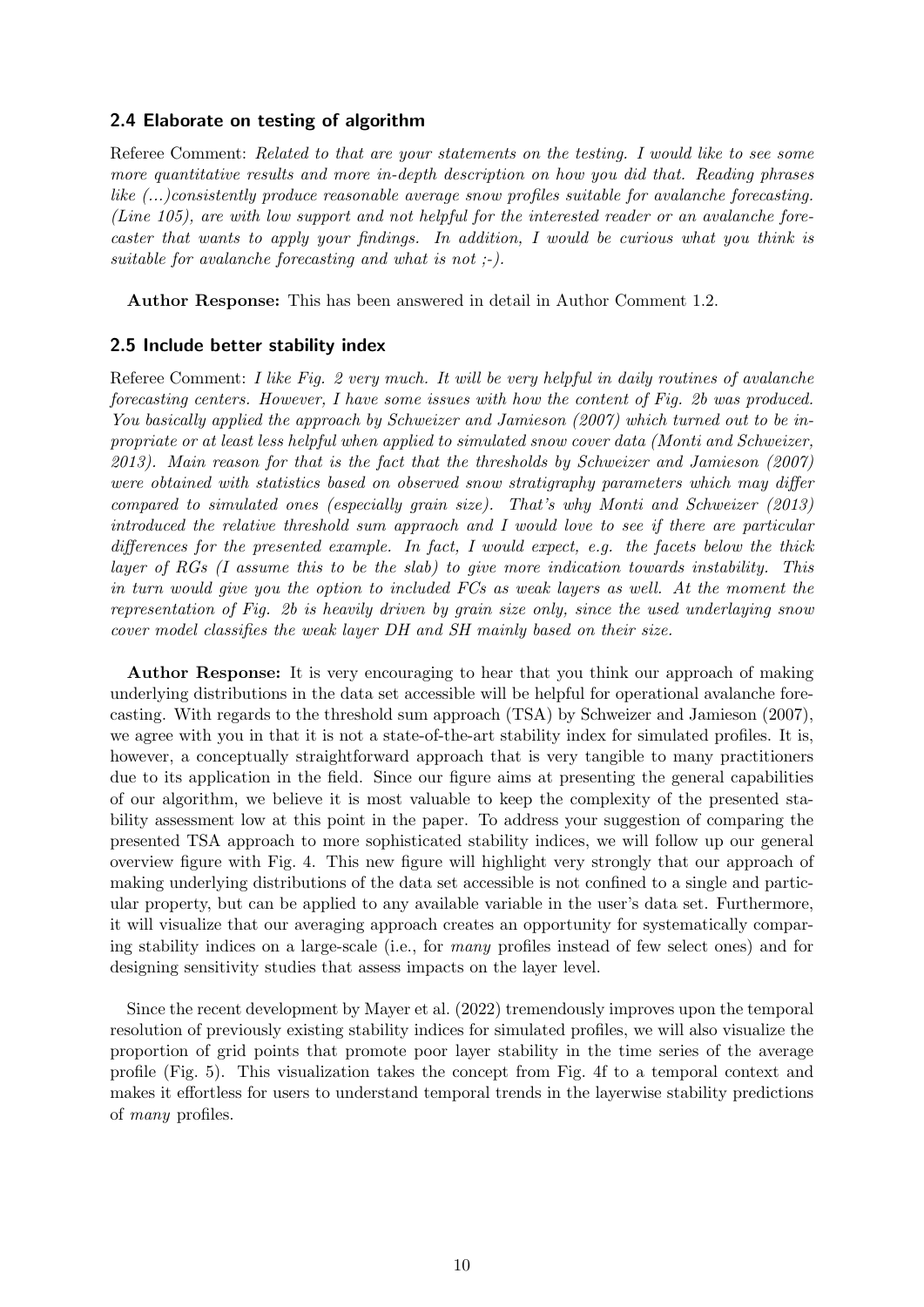

<span id="page-10-0"></span>Figure 4: The average profile enables users to compare the distributions of different stability indices. Panels (a–e) show the proportion of individual profiles that contain layers with poor stability as diagnosed by the threshold sum approach TSA (i.e., lemons, [Schweizer and Jamieson 2007;](#page-12-1) [Monti et al. 2012,](#page-12-5) [2014\)](#page-12-6), the relative threshold sum approach RTA [\(Monti and Schweizer 2013\)](#page-12-2), the multi-layered skier stability index SK38ML [\(Monti et al. 2016\)](#page-12-3), the critical crack length (RC) [\(Richter et al. 2019\)](#page-12-4), and the most recent random forest classifier p\_unstable (PU) [\(Mayer et al. 2022\)](#page-11-1). Panel (f) shows the according average profile (at Jan 20).



<span id="page-10-1"></span>Figure 5: The time series of the average profile as in Fig. 3 of the manuscript, but overplotted with the distribution of grid points that contain layers with poor stability as diagnosed by p unstable [\(Mayer et al. 2022\)](#page-11-1); it is therefore the analogon to Fig. [4e](#page-10-0) in a time series view.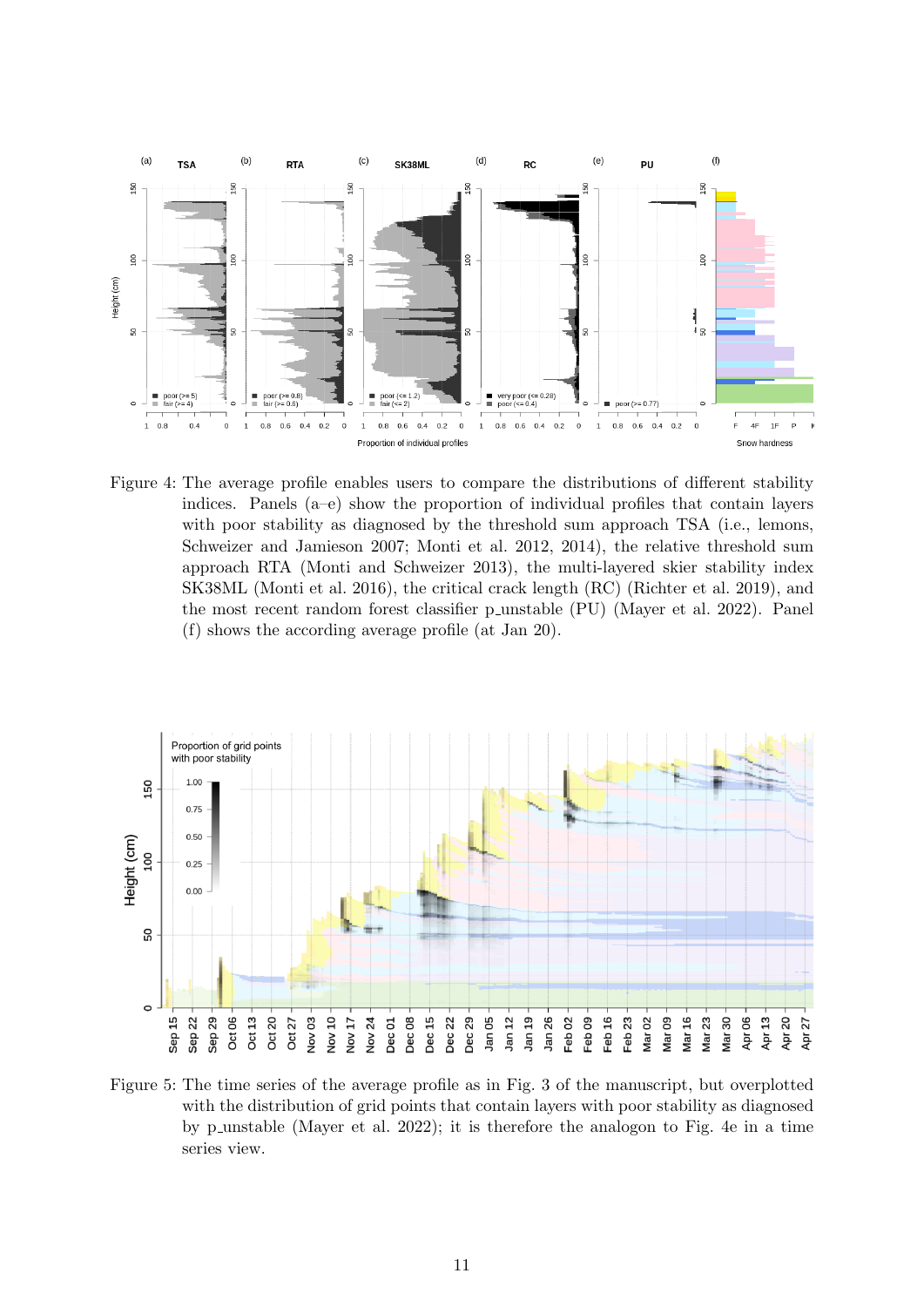#### 2.6 Details of snowpack model

Referee Comment: Can you please give some more insights of the model behind the modelled snow stratigraphy data? Are you using SNOWPACK or Crocus?

Author Response: We use a weather and snowpack model chain. Our weather model HRDPS [\(Milbrandt et al. 2016\)](#page-12-7) has a 2.5 km resolution and provides the meteorological forcing for the model SNOWPACK [\(Bartelt et al. 2002;](#page-11-2) [Lehning et al. 2002b,](#page-11-3)[a\)](#page-11-4).

While this fact may be interesting for the reader, it has no relevance for the averaging tool we present. In other words, our tool can be applied to any (simulated) snow profile irrespective of its source model. We will make sure to include this information in our revision. In fact, our tool can also be applied to sets of manual profiles. We have not yet had an appropriate data set for that application and have not yet attempted it, though.

#### 2.7 Clarify capabilities in wet snow conditions

Referee Comment: The algorithm seems to work dry snow conditions only? Can you comment on that?

Author Response: No, it works equally well for wet snow and melting conditions in spring, see our comment in 1.3 and Fig. [2.](#page-4-0)

# **References**

- <span id="page-11-2"></span>Bartelt, P., Lehning, M., Bartelt, P., Brown, B., Fierz, C., and Satyawali, P.: A physical SNOWPACK model for the Swiss avalanche warning: Part I: Numerical model, Cold Regions Science and Technology, 35, 123–145, https://doi.org/10.1016/s0165-232x(02)00074-5, 2002.
- <span id="page-11-0"></span>Herla, F., Horton, S., Mair, P., and Haegeli, P.: Snow profile alignment and similarity assessment for aggregating, clustering, and evaluating of snowpack model output for avalanche forecasting, Geoscientific Model Development, 14, 239–258, https://doi.org/10.5194/gmd-14-239-2021, 2021.
- <span id="page-11-4"></span>Lehning, M., Bartelt, P., Brown, B., and Fierz, C.: A physical SNOWPACK model for the Swiss avalanche warning Part III: Meteorological forcing, thin layer formation and evaluation, Cold Regions Science and Technology, 35, 169–184, https://doi.org/10.1016/S0165-232X(02) 00072-1, 2002a.
- <span id="page-11-3"></span>Lehning, M., Bartelt, P., Brown, B., Fierz, C., and Satyawali, P.: A physical SNOWPACK model for the Swiss avalanche warning Part II. Snow microstructure, Cold Regions Science and Technology, 35, 147–167, https://doi.org/10.1016/S0165-232X(02)00073-3, 2002b.
- <span id="page-11-1"></span>Mayer, S., Herwijnen, A. V., Techel, F., and Schweizer, J.: A random forest model to assess snow instability from simulated snow stratigraphy, pp.  $1-39$ , https://doi.org/10.5194/tc-2022-34, 2022.